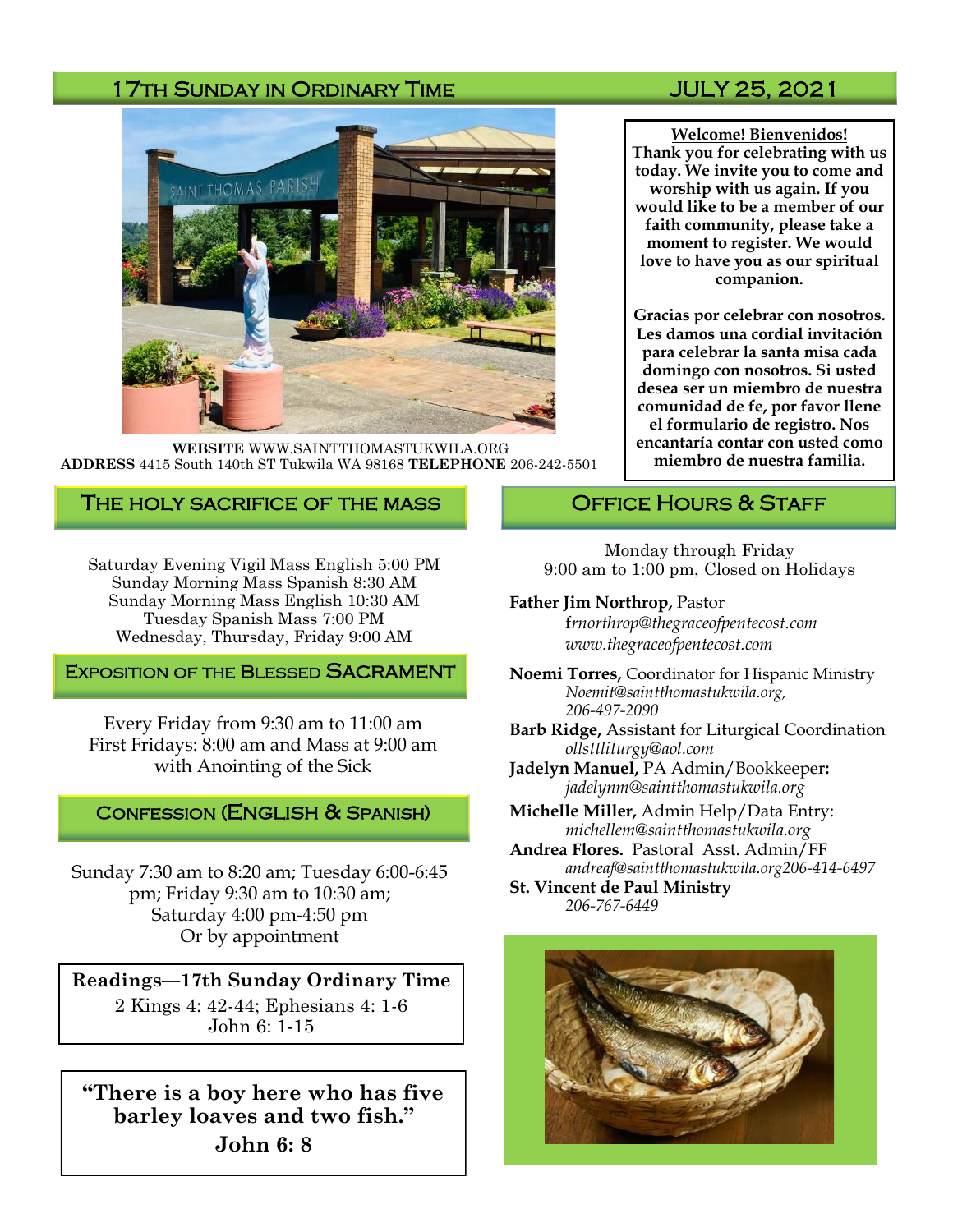# **Get to Know Saint John**

Many of our Gospel lessons are from the Gospel of John. Here is some information about the young man who is credited with both the Gospel of John and Revelation.

John was the son of Zebedee and the brother of James the Greater. They received from Christ the title of "sons of thunder" (Mark, iii, 17). They were called by Christ from the circle of John's followers, together with Peter and Andrew, to become His disciples (John, i, 35-42). Peter, James, and John were the only witnesses of the raising of Jairus's daughter, of the [Transfiguration,](https://www.catholic.com/encyclopedia/transfiguration) and of the Agony in [Gethsemani.](https://www.catholic.com/encyclopedia/gethsemani) John alone remained near Jesus at the foot of the Cross on Calvary with the Mother of Jesus, and took her into his care as the last legacy of Christ. After Christ's [Ascension](https://www.catholic.com/encyclopedia/ascension) and the Descent of the Holy [Spirit,](https://www.catholic.com/encyclopedia/spirit) John took a prominent part in the founding and guidance of the Church. John lived in Asia Minor in the last decades of the first century and from [Ephesus](https://www.catholic.com/encyclopedia/ephesus) had guided the Churches of that province. According to Tertullian's testimony John was thrown into a cauldron of boiling oil at Rome without suffering injury. After Domitian's death the Apostle returned to Ephesus during the reign of [Trajan,](https://www.catholic.com/encyclopedia/trajan) and at Ephesus he died about A.D. 100 at a great age. He constantly repeated these words of exhortation at the end of his life, "Little children, love one another."

St. John is commemorated on December 27. .

*From catholic.com/encyclopedia/john*

#### FINANCIAL STEWARDSHIP AT St. Thomas

| Saturday & Sunday English Masses                                       | \$1,651.00  |
|------------------------------------------------------------------------|-------------|
| <b>Sunday Spanish Mass</b>                                             | \$908.16    |
| <b>Weekly Online Stewardship (April 3)</b>                             | \$1081.00   |
| Maintenance Fund/Fondo de Mantenimiento                                | \$145.00    |
| <b>Total Donation/Donación Total</b>                                   | \$3,785.16  |
| <b>Annual Catholic Appeal Goal</b>                                     | \$29,539.00 |
| Received so far:: \$22,906.45 (77.5 % of goal)<br><b>BALANCE OWING</b> | \$6,632.55  |

**The stewardship report above is from June 26 & 27**

# **Please call the office for Mass Intentions**



# **Faith Formation in 2021-2022 What's New?**

In-person classes this year

Faith Formation for 1st through 7th grades

Teen sacramental classes and also Youth Group

Preparation for 1st Reconciliation and 1st Communion

RCIA for new Christians, Confirmation classes

Adult Bible Study (continue the Bible Timeline)

Under St. Thomas' patronage, our parish aspires to evangelize our world through the Beauty of our Liturgical worship; the Goodness of our lives empowered by the Holy Spirit and ordered towards holiness in community; and conforming our minds to the Truth of the Scriptures and Tradition.